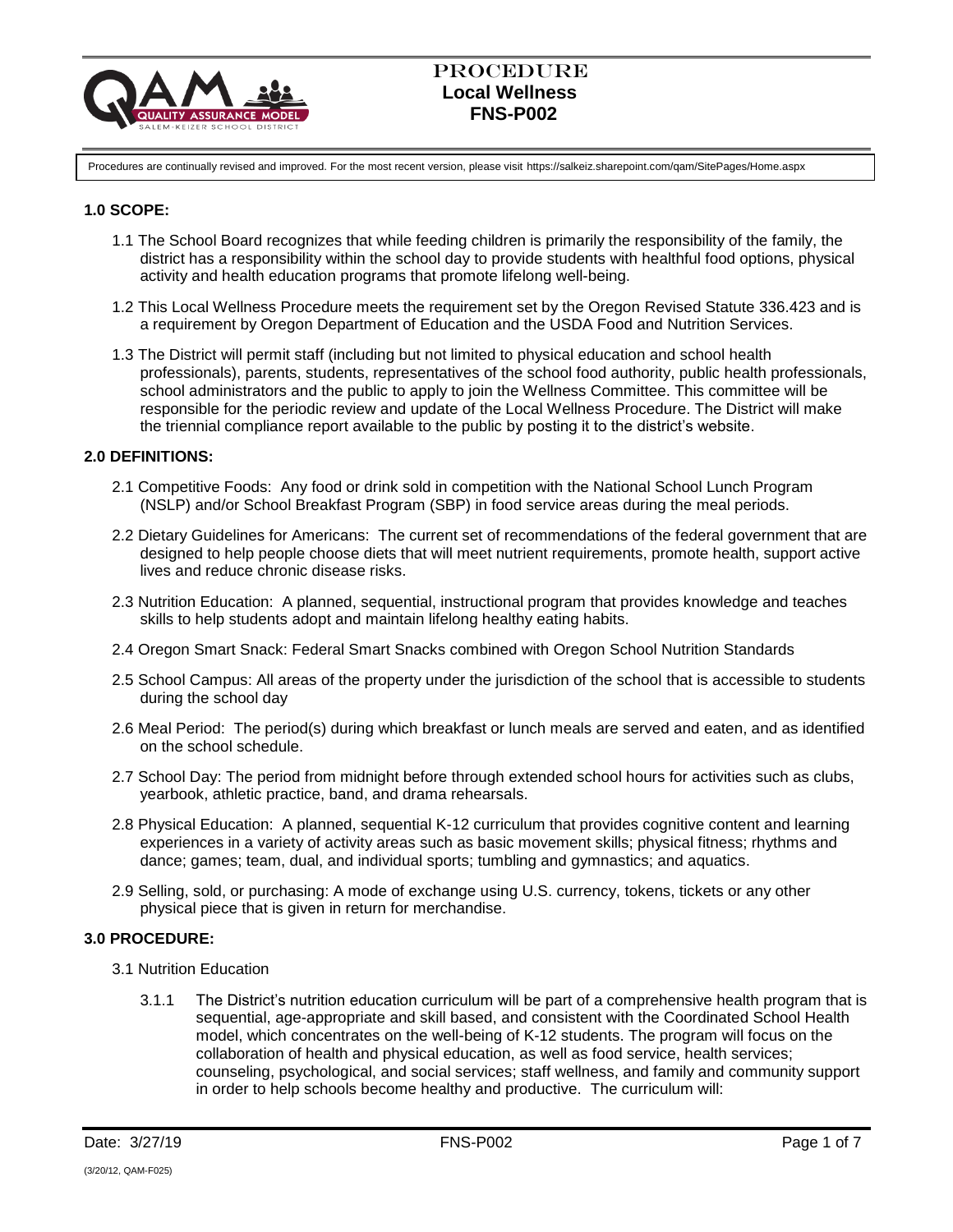

# Procedure  **Local Wellness FNS-P002**

- 3.1.1.1 Use the State Health Education Standards to develop the common curriculum goals on healthy eating for K-12 nutrition education.
- 3.1.1.2 Be included in the required personal health courses offered in high school.
- 3.1.1.3 Provide the opportunity for parental involvement.

### 3.2 Physical Education

- 3.2.1 A comprehensive physical activity program encompasses physical activity programming before, during, and after the school day. A comprehensive program includes physical education and school-based physical activity opportunities, which take place throughout the school day outside of the physical education class.
- 3.2.2 The District's physical education curriculum will provide students with information that will develop the knowledge and skills necessary to benefit from life-long involvement in physical activity and its contributions to a healthy life. The curriculum will:
- 3.2.2.1 Be a course of study consistent with Oregon standards for physical education and with a focus on developing the knowledge and skills necessary for a lifetime of regular physical activity.
- 3.2.2.2 Provide an environment where students learn, practice and are assessed on developmentally appropriate motor skills, social skills and knowledge that promote lifelong fitness and health.
- 3.2.2.3 Provide a comprehensive physical activity program encompassing a variety of opportunities for students.
- 3.3 Meal Programs
	- 3.3.1 All breakfast and lunch programs, including al a carte entrées, offered through the District's Food Service Department shall meet the nutrition standards required by state and federal breakfast and lunch programs, while also attempting to increase consumption of whole foods, whole grains, fruits and vegetables; and decrease consumption of foods high in saturated fat, hydrogenated and partially hydrogenated fats, and refined sugars within the meal items offered.
	- 3.3.2 Schools shall offer a variety of food choices that are consistent with the Dietary Guidelines for Americans, and as much as possible, provide balanced nutrition from their meals at school.
	- 3.3.2.1 A la carte snack options offered through the District's Food Service Department shall meet the same criteria as required in this procedure for Vending Machines, Student Stores, and Impromptu or Infrequent Fundraising (see sections 3.5, 3.6, and 3.7.)
	- 3.3.2.2 The District's Food Service Department will share available information about the nutritional content of meals with parents and students. Such information may be provided on menus, a website, on cafeteria menu boards, placards, or other point-of-purchase materials.

#### 3.4 Competitive Food Sales

- 3.4.1 In accordance with federal regulations, the District controls the sale of competitive foods.
	- 3.4.1.1 Foods exempt from this procedure and Oregon Smart Snack Standards:
		- 3.4.1.1.1 NSLP and SBP menu-ed items sold day of Service or day after service in the same or smaller portion sizes to students as ala carte or second meals.
		- 3.4.1.1.2 Foods sold to adults.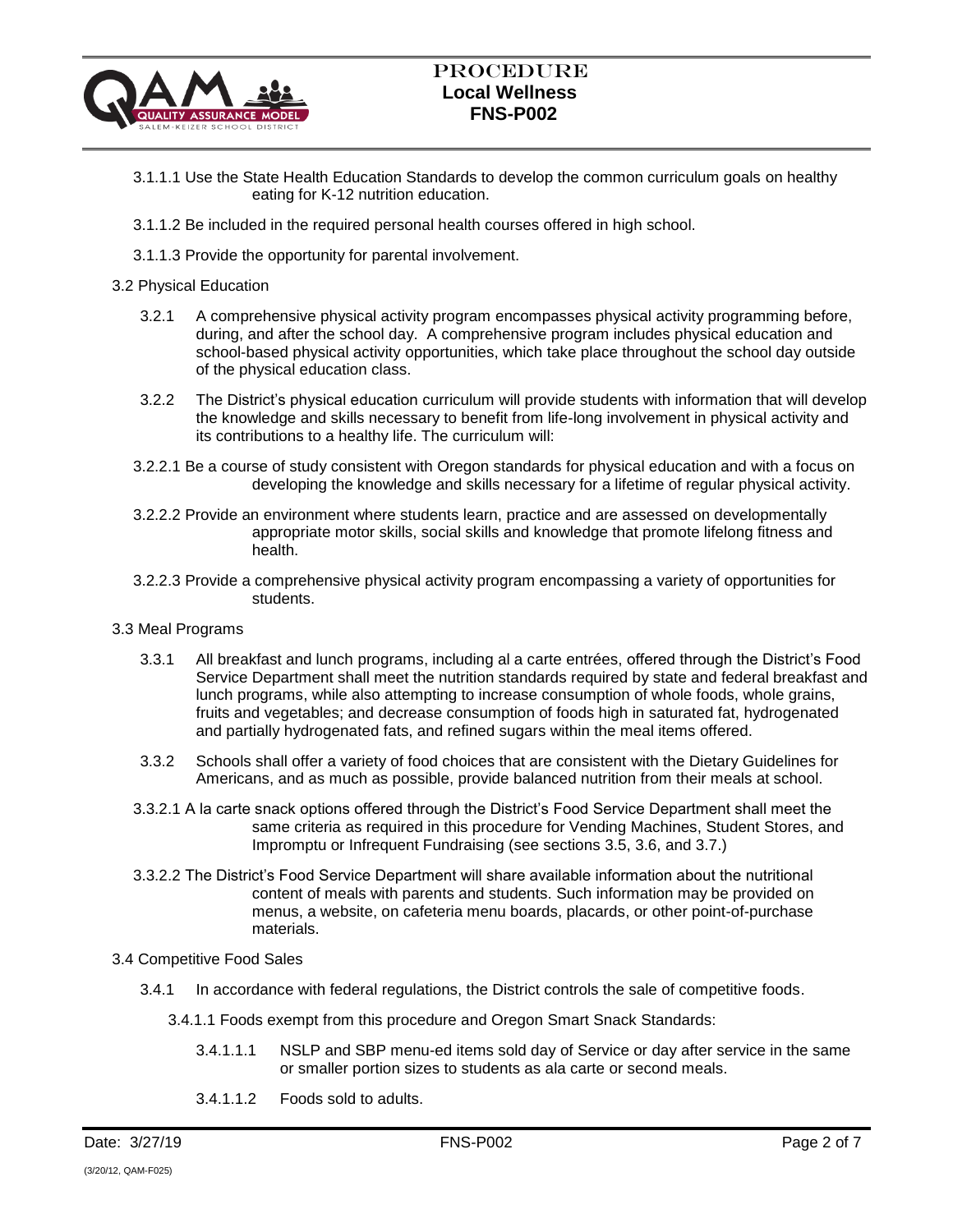

- 3.4.1.1.3 Fresh and frozen fruits or vegetables with no added ingredients except water.
- 3.4.1.1.4 Canned fruit packed in 100% fruit juice or light/extra light syrup.
- 3.4.1.1.5 Canned vegetables that contain a small amount of sugar for processing purposes to maintain the quality of structure of the vegetable.
- 3.5 Snacks sold to students during the school day on school campus through a la carte, vending machines, student stores and fundraising events must meet the criteria as outlined in attachment A.
- 3.6 Beverages sold to students during the school day on school campus through a la carte, vending machines, student stores and fundraising events must meet the criteria outlined in attachment B.
- 3.7 Entrées sold to students during the school day on school campus through a la carte, vending machines, student stores and fundraising events must meet outlined in attachment C.
- 3.8 School Wellness Climate
	- 3.8.1 The District will strive to provide an environment that promotes healthy eating options by providing:
		- 3.8.1.1 Access to food at appropriate meal times.
		- 3.8.1.2 Meal times that provide adequate time for students to eat.
		- 3.8.1.3 Lunchtimes scheduled close to the mid-point of the instructional day.
	- 3.8.2 Marketing of foods and beverages on school campus will only be allowed for those foods and beverages meeting the Oregon Smart Snacks Standards, referenced in attachment, A, B and C.
	- 3.8.3 Classroom parties and celebrations are considered "special events" and are not subject to the nutrition criteria as outlined in this Local Wellness Procedure.
		- 3.8.3.1 Snacks and beverages served at these events must be purchased from commercial, licensed and inspected establishments, such as grocery stores, bakeries or restaurants.
		- 3.8.3.2 Organizers of these functions are encouraged to consider the nutritional impact of all refreshments served. When minimally nutritious items are to be served, organizers are encouraged to provide nutritious alternatives as an option item for students.
		- 3.8.3.3 Organizers will schedule these functions with the classroom teacher(s) or their designee as to not continually disrupt instructional time. To the extent possible, these functions should not take place prior to the lunch period.
	- 3.8.4 Schools will not withhold or limit food choices for food or beverages (including food served through school meals) as consequences for poor behavior.
- 3.9 Record Keeping
	- 3.9.1 Records must be maintained at the school or department site for a total of four years (three years plus the current operating year). These records include invoices, a photocopy of the product label and documentation that the products sold meet the criteria in attachments A, B or C.
- 3.10 Responsibility
	- 3.10.1 It is the responsibility of each school administrator to ensure compliance in their school to this procedure.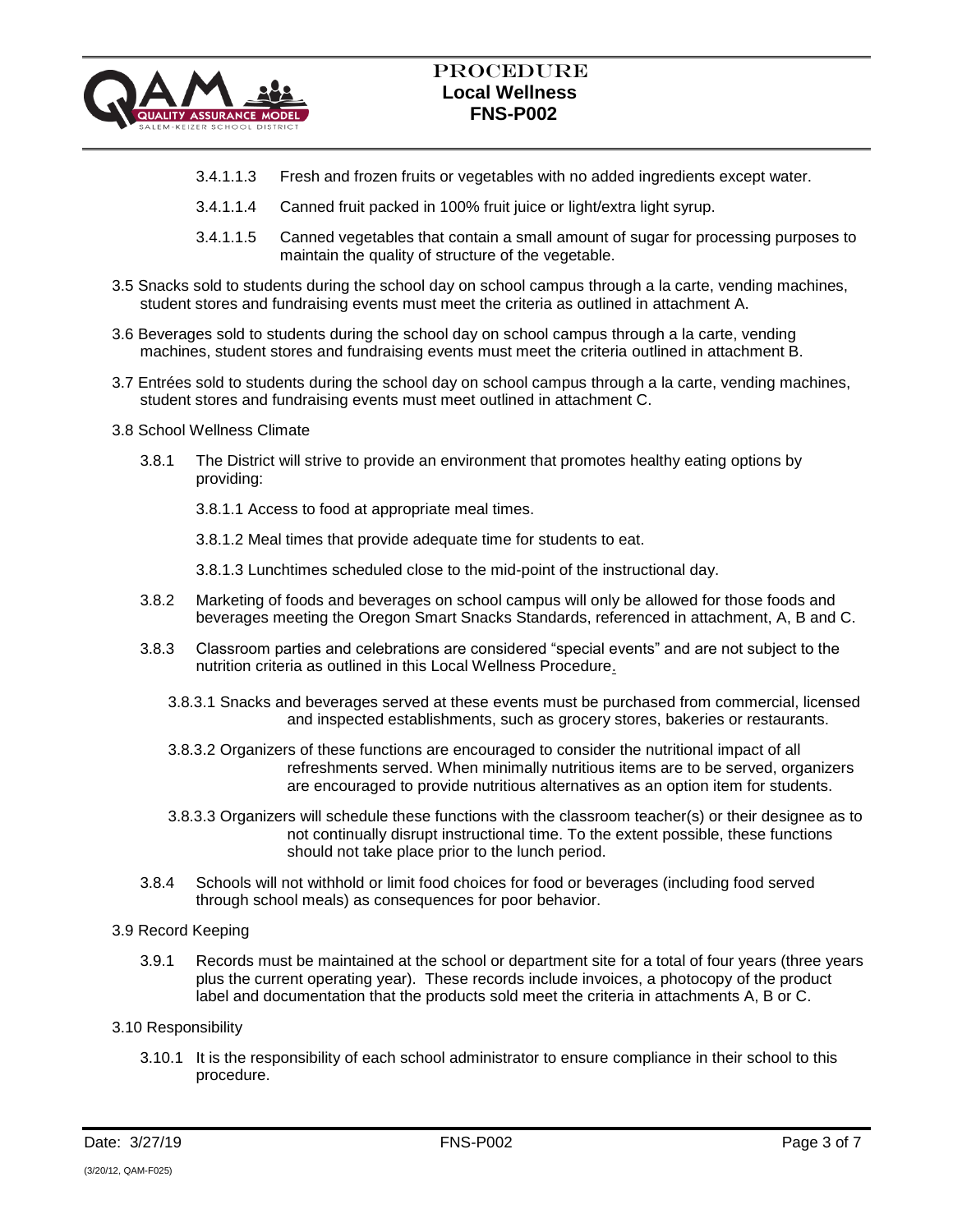

- 3.10.2 It is the responsibility of the School Districts Chief Operations Officer to monitor and ensure compliance of this procedure.
- 3.11 The District will establish a Wellness Committee comprised of parents, members of the community, students, and staff.

## **4.0 ASSOCIATED DOCUMENTS:**

- 4.1 Oregon Law 336.423 Standards for food and beverages sold in schools; exceptions and compliance.
- 4.2 Oregon Department of Education's Oregon Smart Snacks document Amended by the 2015 Legislative session to be compliant with Federal USDA regulations.

#### **5.0 RECORD RETENTION TABLE:**

| <b>Identification</b> | <b>Storage</b> | <b>Retention</b> | <b>Disposition</b> | <b>Protection</b> |
|-----------------------|----------------|------------------|--------------------|-------------------|
| N/A                   |                |                  |                    |                   |

### **6.0 REVISION HISTORY:**

| Date    | <b>Description</b>                                                                                                                                                                                                                                                                                                                                  |
|---------|-----------------------------------------------------------------------------------------------------------------------------------------------------------------------------------------------------------------------------------------------------------------------------------------------------------------------------------------------------|
|         | See archives for document history.                                                                                                                                                                                                                                                                                                                  |
| 9/5/17  | Added section 1.3, 3.4.1.1, 3.4.1.1.1, 3.4.1.1.2, 3.4.1.1.3, 3.4.1.1.4, 3.4.1.1.5, 3.8.2, 3.8.3<br>deleted sections 3.8.5.1, updated section 2.9, 3.3.2.1, 3.5, 3.6, 3.7, 4.2 redesigned and updated<br>attachments A, B and C to align with Oregon Department of Education's Smart Snack and<br>Beverage format and criteria. Approved by Cabinet. |
| 3/27/19 | Added section 3.8.4, removed snacks from section 3.8.3, and changed the compliance report<br>frequency to triennially.                                                                                                                                                                                                                              |

**7.0 FLOWCHART:** There is not a flowchart for this procedure.

#### **8.0 APPROVAL AUTHORITY:**

8.1 Chief Operations Officer

Approval on file<br>
mature Date Signature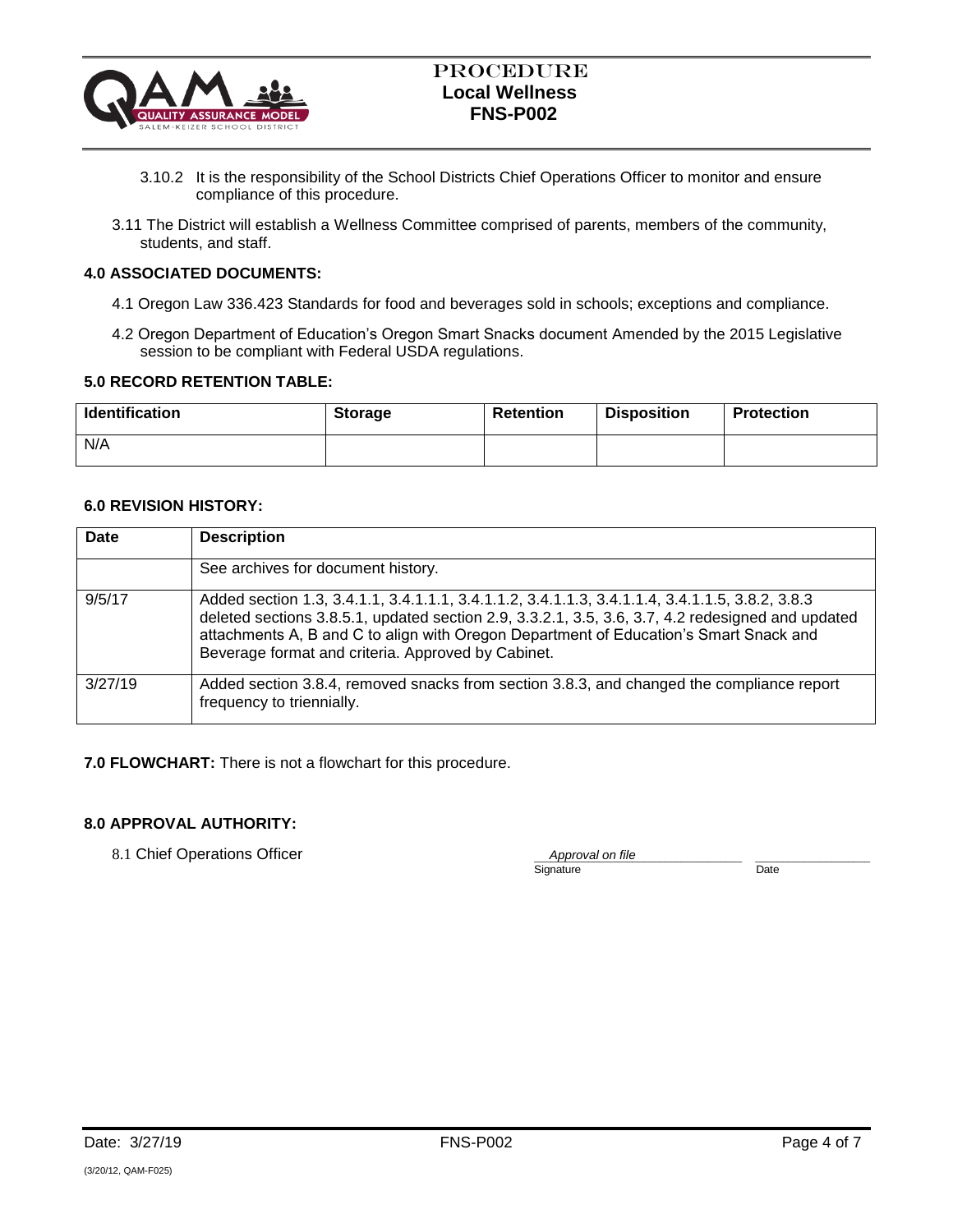

## **ATTACHMENT A - SNACKS**

Snacks sold to students through a la carte, vending machines, student stores and fundraising events must meet the criteria below:

| <b>Snacks/Side Dishes</b>            | Be a whole grain-rich grain product; or<br>⋗<br>Have as the first ingredient a fruit, vegetable, dairy product, or protein; or<br>➤<br>Be a combination food that contains at least % cup of fruit and/or<br>➤<br>vegetable; or |                     |                     |
|--------------------------------------|---------------------------------------------------------------------------------------------------------------------------------------------------------------------------------------------------------------------------------|---------------------|---------------------|
|                                      | Grades K-5                                                                                                                                                                                                                      | Grades 6-8          | Grades 9-12         |
| <b>Serving Size</b>                  | Single-serving, per item as packaged or served, including any condiments                                                                                                                                                        |                     |                     |
| <b>Calories per serving</b>          | $\leq$ 150 calories                                                                                                                                                                                                             | $\leq$ 180 calories | $\leq$ 200 calories |
| Total calories from fat <sup>a</sup> | $\leq$ 35% of total product calories                                                                                                                                                                                            |                     |                     |
| Saturated fat b                      | $\leq 10\%$ of total product calories                                                                                                                                                                                           |                     |                     |
| <b>Trans</b> fat                     | $0 \text{ grams}$                                                                                                                                                                                                               |                     |                     |
| Sugar content by weight              | $\leq$ 35% of total product weight                                                                                                                                                                                              |                     |                     |
| <b>Sodium limit</b>                  | $\leq$ 200 milligrams (mg)                                                                                                                                                                                                      |                     |                     |

#### **Exceptions:**

<sup>a</sup>Total calories from fat limit does not apply to reduced fat cheese, part skim mozzarella cheese, nuts, nut butters, seeds, seed butters, and products that consist of only dried fruit with nuts and/or seeds with no added nutritive sweeteners or fat, and seafood with no added fat when not part of a combination food.

<sup>b</sup> Saturated fat limit does not apply to reduced fat cheese, part skim mozzarella cheese, nuts, and products that consist of only dried fruit with nuts and/or seeds with no added nutritive sweeteners or fat, when not part of a combination food. <sup>c</sup> Sugar limit does not apply to products that consist of only dried fruit with nuts and/or seeds with not added nutritive sweeteners or fat, dried whole fruits or vegetables; dried whole fruit or vegetable pieces; and dehydrated fruits or vegetables with no added nutritive sweeteners and dried fruits with nutritive sweeteners that are required for processing and/or palatability purposes.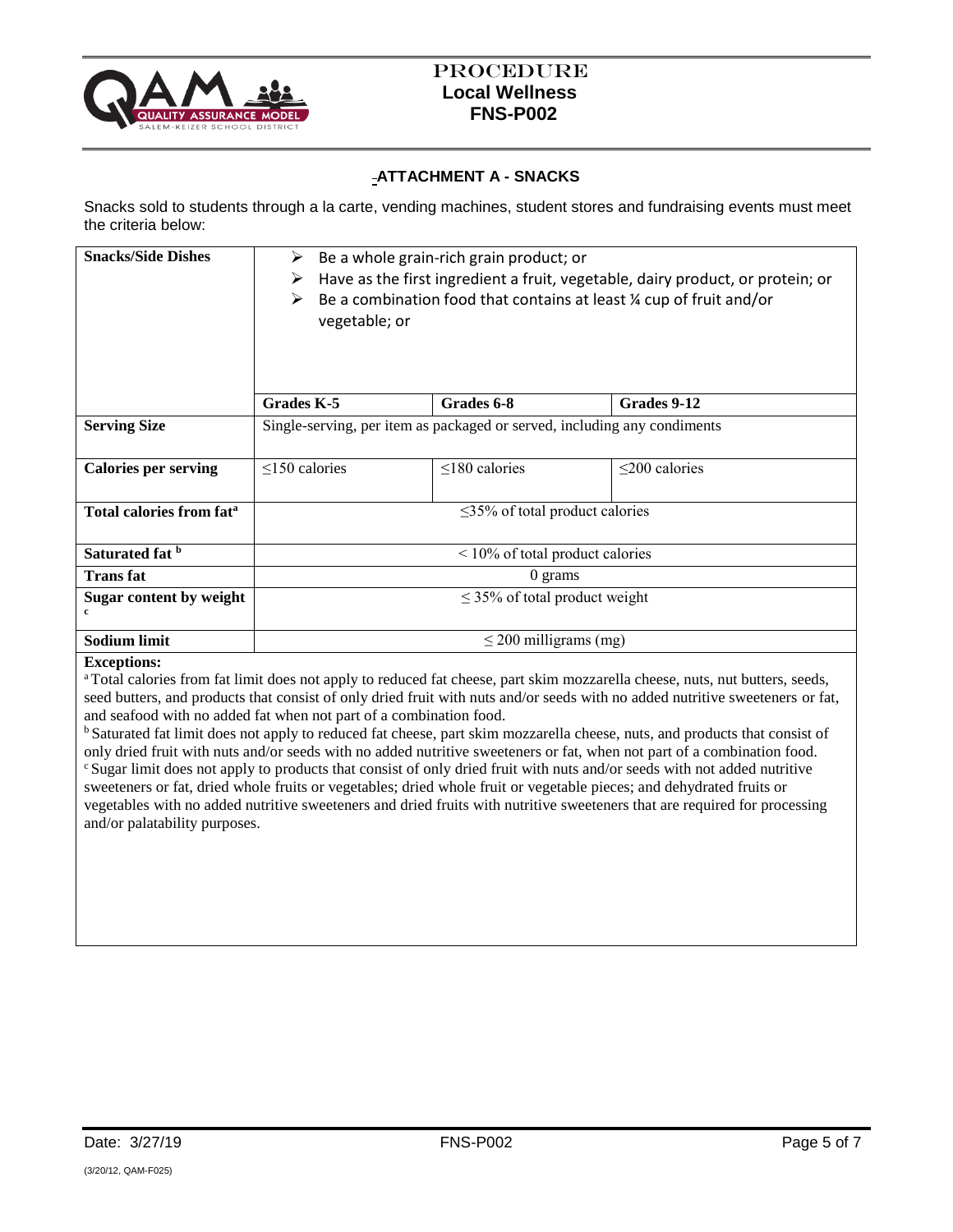

## **ATTACHMENT B - BEVERAGES**

Beverages sold to students through a la carte, vending machines, student stores and fundraising events must meet the criteria below:

| <b>Beverages</b>                                                                                            | Grade K-5                                                              | Grade 6-8                                                                        | <b>Grade 9-12</b>                                                                                 |
|-------------------------------------------------------------------------------------------------------------|------------------------------------------------------------------------|----------------------------------------------------------------------------------|---------------------------------------------------------------------------------------------------|
| Water<br>Plain with or without<br>carbonation                                                               | All grades $-$ No size limits<br>Caffeine allowed for Grades 9-12 only |                                                                                  |                                                                                                   |
| <b>Flavored Water</b>                                                                                       | May not be sold                                                        | May not be sold                                                                  | 20 oz.<br>0 calories<br>(May contain caffeine)                                                    |
| <b>Fruit or Vegetable Juice</b><br>Full strength,<br>With or without<br>carbonation, unsweetened            | $\leq 8$ fl. oz.<br>120 calories<br>$(15 \text{ kcal/oz.})$            | $\leq$ 10 fl. oz.<br>150 calories<br>$(15 \text{ kcal/oz.})$                     | $\leq$ 12 fl. oz.<br>180 calories<br>$(15 \text{ kcal/oz.})$                                      |
| <b>Diluted Juice with water</b><br>only,<br>With or without<br>carbonation, No added<br>sugar or sweeteners | $\leq 8$ fl. oz.<br>120 calories<br>$(15 \text{ kcal/oz.})$            | $\leq 10$ fl. oz.<br>150 calories<br>$(15 \text{ kcal/oz.})$                     | $\leq$ 12 fl. oz.<br>180 calories<br>$(15 \text{ kcal/oz.})$<br>(May contain caffeine)            |
| <b>Milk</b><br>Low-fat (1%) unflavored, or<br>fat-free unflavored or<br>flavored                            | $\leq 8$ fl. oz.<br>150 calories<br>$(18.75 \text{ kcal/oz.})$         | $\leq$ 10 fl. oz.<br>190 calories<br>$(18.75$ kcal/oz.)                          | $\leq$ 12 fl. oz.<br>225 calories<br>$(18.75$ kcal/oz.)<br>(May contain caffeine)                 |
|                                                                                                             | requirements                                                           | Including nutritionally equivalent milk alternatives as permitted by school meal |                                                                                                   |
| <b>Low or No Calorie</b><br><b>Beverages</b><br>With or without carbonation<br>and/or caffeine              | May not be sold                                                        | May not be sold                                                                  | $\leq$ 20 fl. oz.<br>10 calories maximum<br>$(\leq .5 \text{ kcal/oz.})$                          |
| <b>Other Beverages</b><br>With or without carbonation<br>and /or caffeine                                   | May not be sold                                                        | May not be sold                                                                  | $\leq$ 12 fl. oz.<br>60 calories maximum<br>$(\leq 5 \text{ kcal/oz.})$<br>(May contain caffeine) |